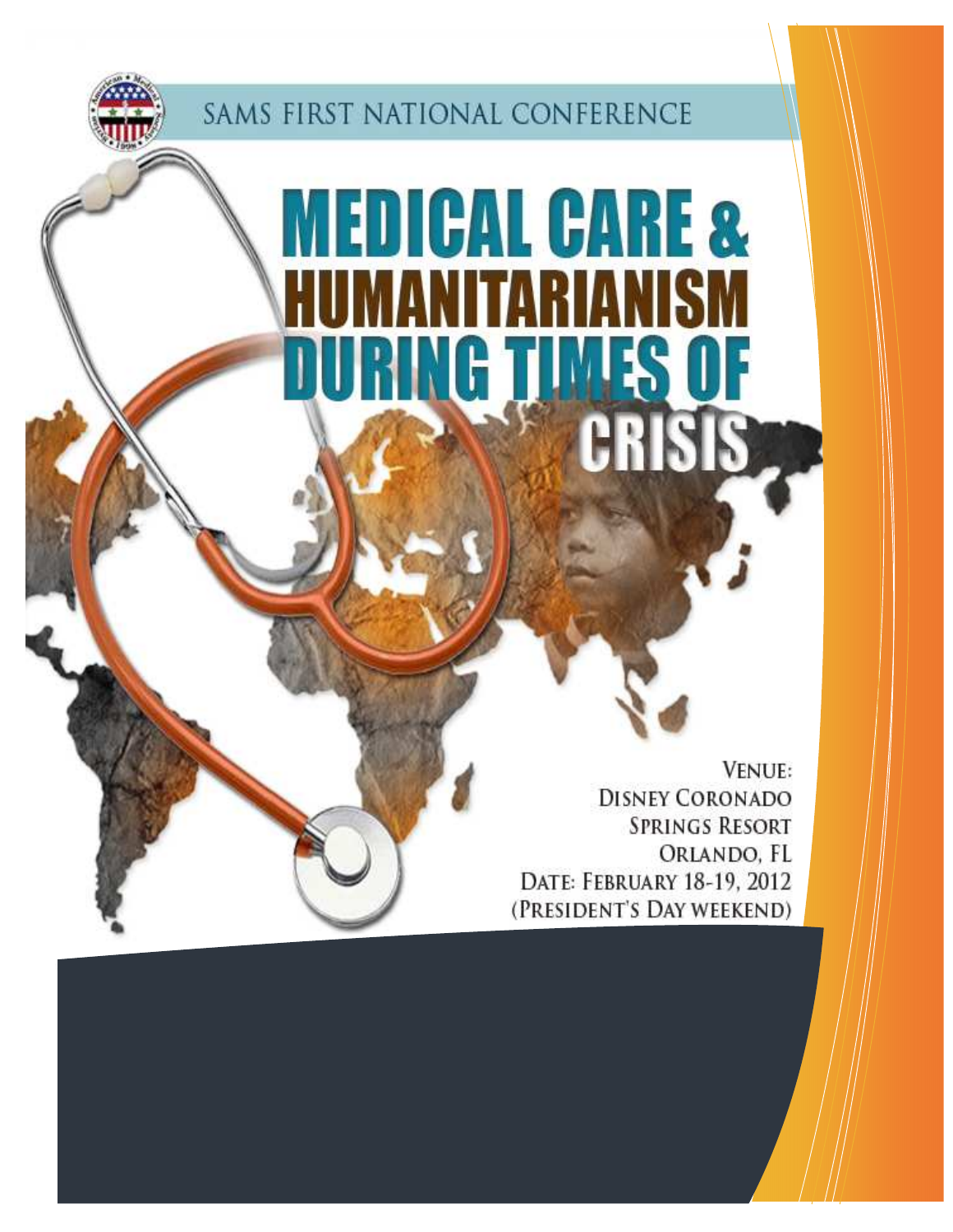# SAMS FIRST NATIONAL CONFERENCE

Friday Feb 17<sup>th</sup>, 2012 05:00-07:00 Arrival & Registration

Saturday Feb 18th, 2012 08:30-09:00 Registration

## HUMANITARIAN MEDICINE SESSION

Moderators: Abdul Ghani Sankri-Tarbichi, MD and Moustafa Aouthmany, MD

09:00-09:15 Welcome remarks (CME)

| $09:15 - 10:00$ | Health, Human Rights and Medical Neutrality are under Attack in Syria       |
|-----------------|-----------------------------------------------------------------------------|
| (CME)           | Key note speaker: <i>Abdulrazzag Al-Saiedi</i>                              |
|                 | Senior Researcher, Middle East and North Africa, Physician for Human Rights |
|                 | Harvard Kennedy School of Government, Boston, MA                            |
|                 |                                                                             |

10:00-10:45 SAMS Humanitarian Efforts: The Past, the Present and the Future (Non-CME) Thabet Alshiekh, MD SAMS Former President, Clinical Cardiac Electrophysiology, Baptist Medical Group, Pensacola, FL

> Rami Akhrass, MD SAMS Foundation Chairperson, Cardiothoracic Surgeon, Cleveland Clinic, Cleveland, OH

Naim Farhat, MD Board of Governors Chairperson, Interventional Cardiology, St John West Shore Hospital, Elyria, OH

10:45-11:30 The Humanitarian Crisis in Syria (CME) Yahia Abdul-Rahim, MD Pediatric Hematology/Oncology, Panama City, FL

11:30-11:45 Break

#### 11:45-12:30 Update on the Medical Crisis in Syria (CME) Ahmad Bananeh, MD Emergency Medicine Physician, SMUR, France

12:30-01:15 The Syrian Red Crescent Society and Humanitarian Relief (CME) Firas Alkassab, MD Clinical Assistant Professor, Rheumatology, Mecklenburg Medical Group-Charlotte University of North Carolina-Chapel Hill, NC

01:15-02:00 Refugees Medical Care

(CME) Hasan Shanawani, MD, MPH Assistant Professor of Medicine, Wayne State University, MI

02:00-02:45 SAMS Medical Mission to Turkey (CME) Zaher Sahloul, MD, FCCP SAMS President, Clinical Associate Professor of Medicine, University of Illinois at Chicago, IL

03:00-04:30 General Assembly Meeting

06:00-09:00 Gala Dinner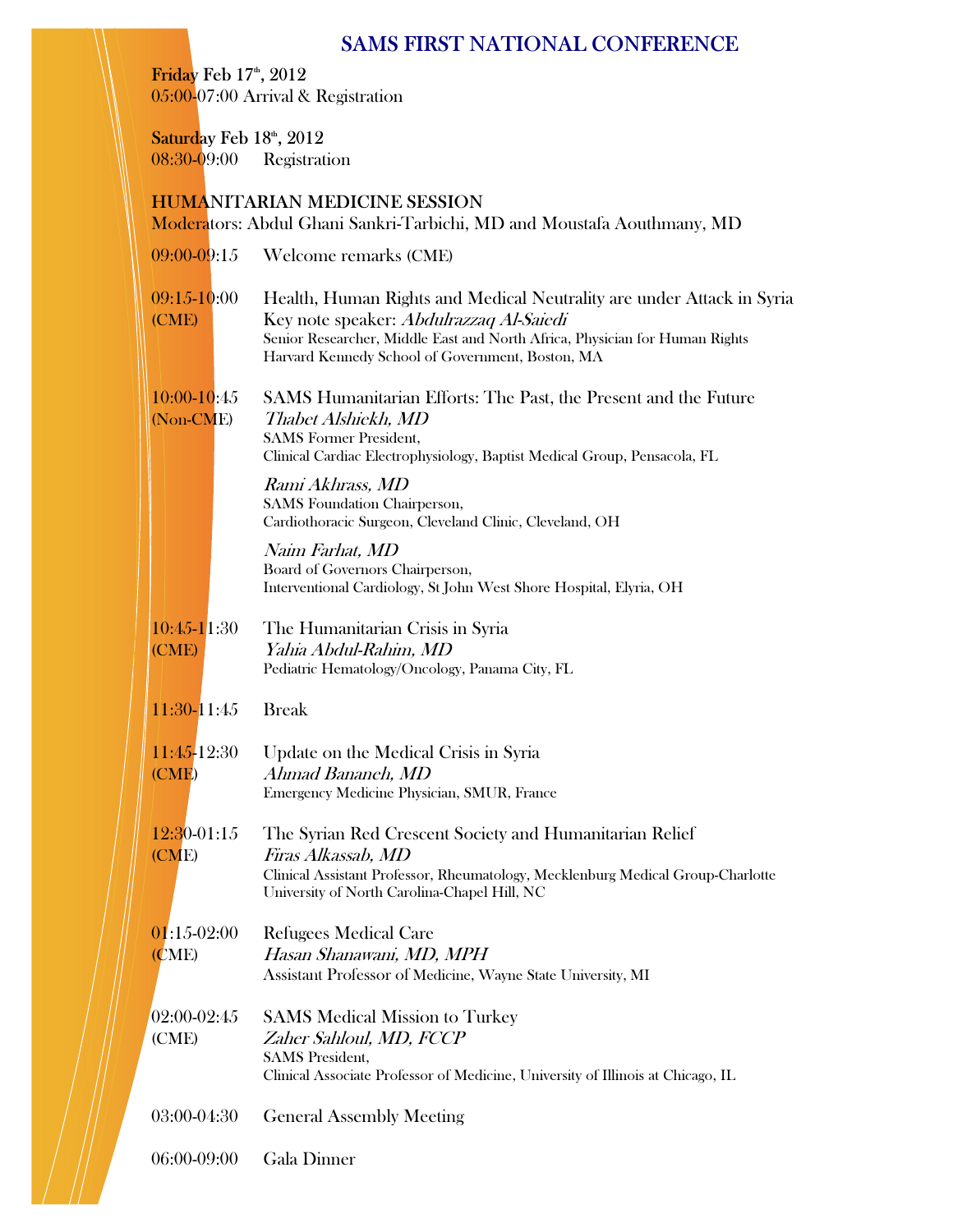# SAMS FIRST NATIONAL CONFERENCE

Sunday Feb 19th, 2012

#### EMERGENCY CARE SESSION

Update on Emergency Surgical Care during Times of Crisis

Moderators: Abdalmajid Katranji, MD and Aref Rifai, MD

| 09:00-09:45<br>(CME) | <b>Emergency Care after Eye Injuries</b><br>Iyad Azrak, MD<br>Assistant Professor, Ohio State University Medical Center, Columbus, OH                |
|----------------------|------------------------------------------------------------------------------------------------------------------------------------------------------|
| 09:45-10:30<br>(CME) | Mobile Anesthesia, Ready, Set, Pack & Go<br><i>Issam Khayatta, MD</i><br>Assistant Professor, University of Massachusetts Medical Center, Boston, MA |
| 10:30-11:15<br>(CME) | <b>Emergency Care after Trauma</b><br>Abdalmajid Katranji, MD<br>Clinical Associate Professor, Michigan State University, Lancing MI                 |

11:15-11:30 Break

Update on Emergency Non-surgical Care during Times of Crisis

Moderators: Hussam Skaff, MD and Abdul Ghani Sankri-Tarbichi, MD

| 11:30-12:15<br>(CME)     | Psychiatric Care during and after Crisis<br>Amjad Bahnassi, MD<br>Assistant Professor, University of Massachusetts, Worcester, MA                                                                                                        |  |
|--------------------------|------------------------------------------------------------------------------------------------------------------------------------------------------------------------------------------------------------------------------------------|--|
| 12:15-01:00<br>(CME)     | Common Non-surgical Problems for Children at Time of Crisis<br>Hussam Skaff, MD<br>Clinical Instructor of Pediatrics, West Virginia University, Charleston, WV                                                                           |  |
| $01:00-01:45$<br>(CME)   | <b>Emergency Care after Inhalational Injuries</b><br>Samaan Rafeeq, MD<br>Assistant Professor of Medicine, Tufts University School of Medicine, Boston, MA                                                                               |  |
| $01:45-02:00$            | <b>Break</b>                                                                                                                                                                                                                             |  |
| 02:00-02:45<br>(CME)     | Influence of Civil Unrest in Syria on Medical Disorders Natural History & Complications:<br>An Evidence Based Study<br>Saad Sakkal, MD<br>Associate Clinical Professor, Neoucom, Rootstown, OH<br>Charity Diabetic Center, Aleppo, Syria |  |
| 02:45-03:30<br>(CME)     | Legal Challenges to Healthcare and Relief Delivery in a Time of Crisis and Sanctions<br>Mazen Asbahi, J.D .Esq.<br>Asbahi Law Group, Chicago, IL                                                                                         |  |
| 03:30-04:30<br>(Non-CME) | SAMS and You, Interactive Session for SAMS members<br>Hussam Skaff, MD and Aref Rifai, MD                                                                                                                                                |  |

and the state